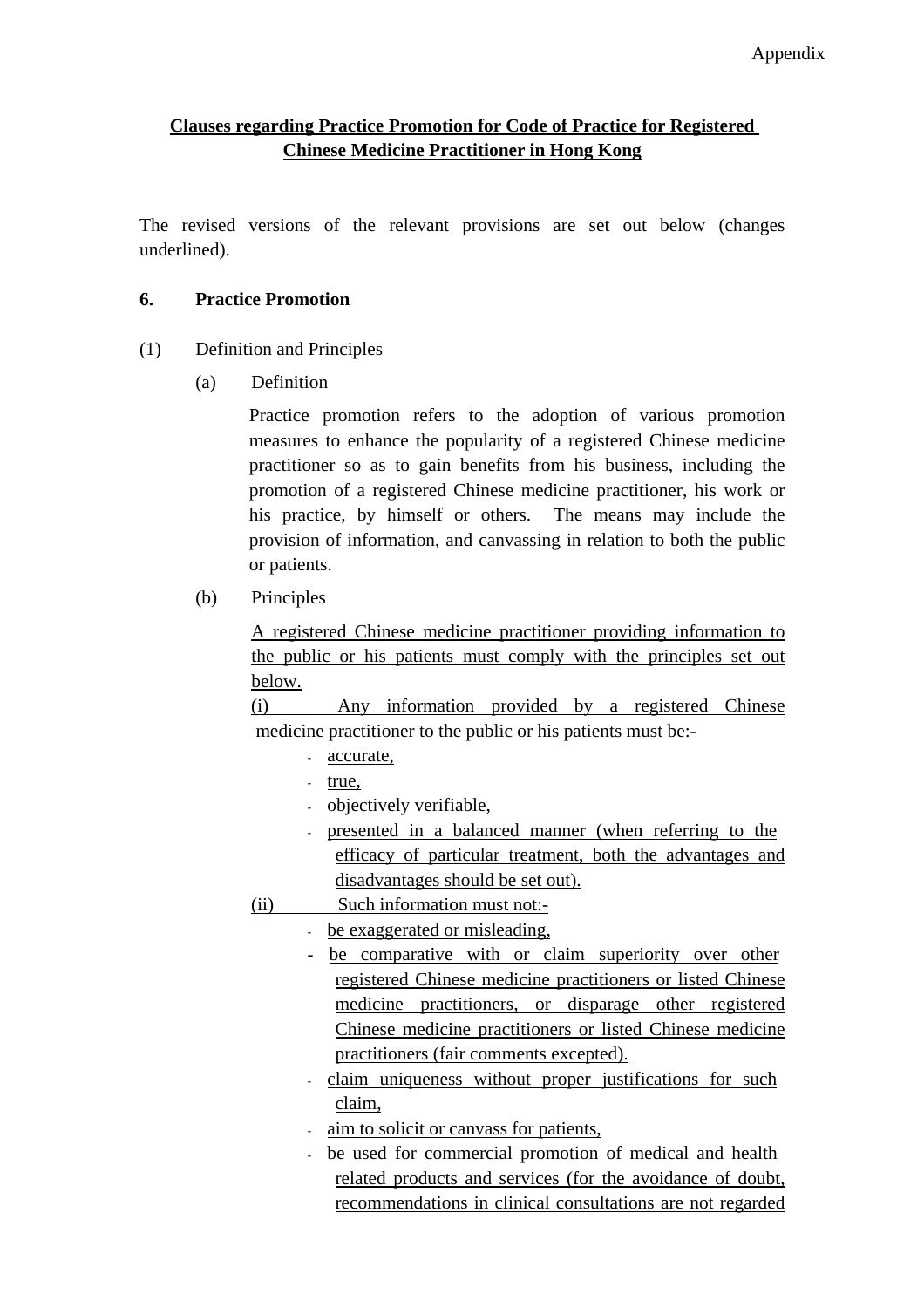as commercial promotion of products and services),

- be sensational or unduly inducing,
- arouse unjustified public concern or distress,
- generate unrealistic expectations.
- (2) Relationship with health care and health products organizations
	- (a) Medical and health products and services are offered by a variety of organizations. The Council does not have jurisdiction over such organizations. However, subject to clause (b) below, disciplinary action will be taken against a registered Chinese medicine practitioner where an advertisement in the name of the organization is in effect promotion of the registered Chinese medicine practitioner's practice. In this respect, the Council will look at the actual effect of the advertisement.
	- (b) A registered Chinese medicine practitioner who has any kind of financial or professional relationship with, uses the facilities of, or accepts patients referred by, such an organization, must exercise due diligence (but not merely nominal efforts) to ensure that the organization does not advertise in contravention of the principles and rules applicable to individual doctors. Due diligence shall include acquainting himself with the nature and content of the organization's advertising, and discontinuation of the relationship with an organization which is found to be advertising in contravention of the principles and rules.
	- (c) Under no circumstances should a registered Chinese medicine practitioner permit his professional fees or contact information to be published in an organization's promotional materials.
- (3) Dissemination of information to the public
	- (a) Signs at office

A registered Chinese medicine practitioner may exhibit signs that are related to his practice. The nature, position, size and wording of these signs should be reasonably necessary for the purpose of indicating the location of and entrance to the premises concerned.

(b) Signboards at office

'Signboards' includes any composite notice(s) exhibited by a registered Chinese medicine practitioner to identify his practice to the public:

(i) General criteria: Signboards may only be exhibited on the premises at which the practice they refer to is conducted, and they should not be ornate. Except at night or where they are situated in a dark place, no illumination is allowed and any such illumination should be the minimum necessary to allow the content to be read. Flash signboard is not allowed.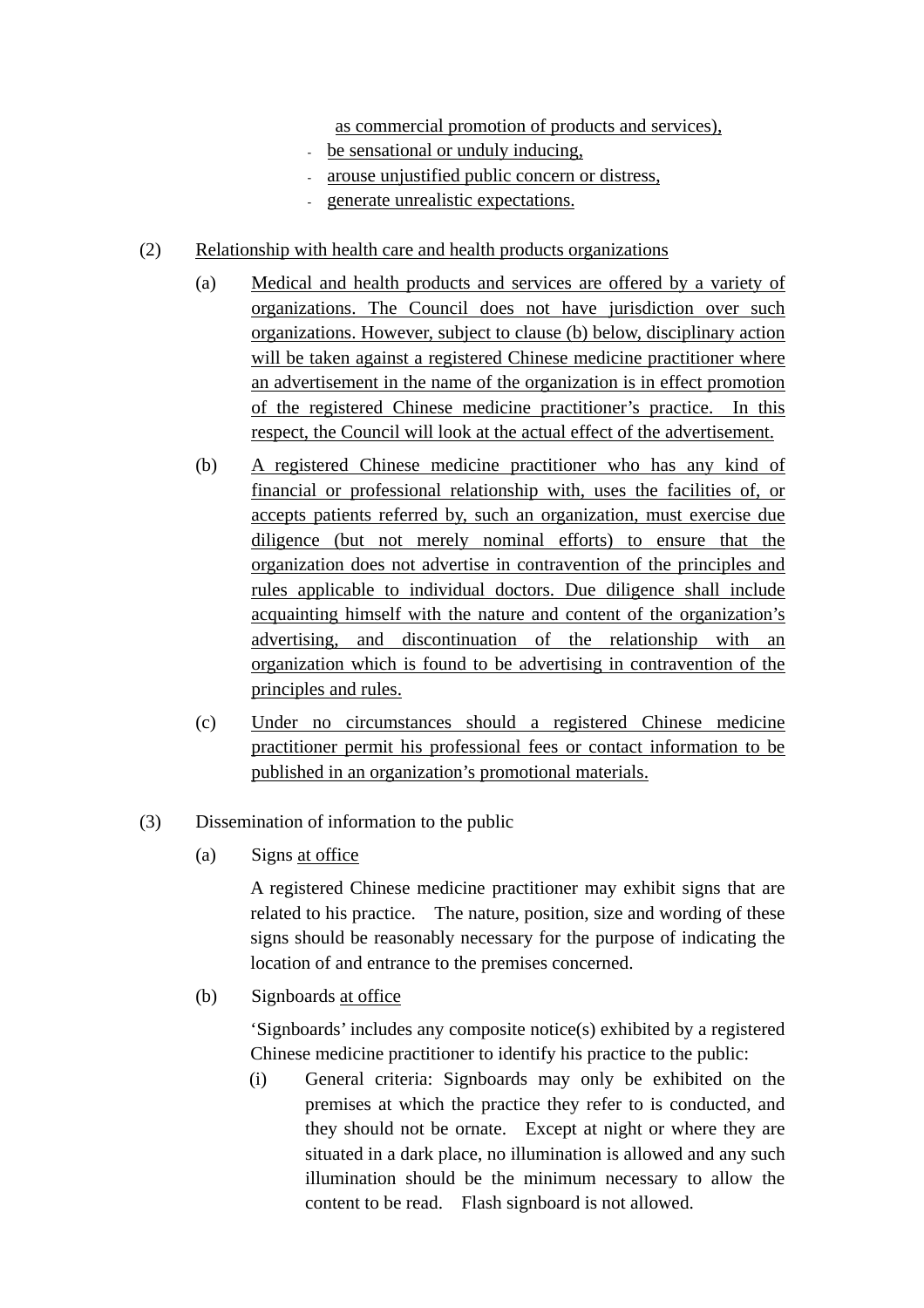- (ii) The particulars which may appear on signboards are:
	- name of the registered Chinese medicine practitioner or the name by which the practice is known, in Chinese and English;
	- Gender of the registered Chinese medicine practitioner;
	- $Language(s) / dialect(s) spoken;$
	- ♦ Chinese title of "香港中醫藥管理委員會註冊中 醫","香港中醫藥管理委員會註冊中醫師", "註冊中 醫" or "註冊中醫師" or English title of "registered Chinese medicine practitioner of the Chinese Medicine Council of Hong Kong" or "registered Chinese medicine practitioner" with one of the streams of practice "General Practice", "Acupuncture" or "Bone-setting" put in a bracket at the end of the title;
	- qualifications recognized and titles approved by the Practitioners Board;
	- Availability of emergency service and emergency contact telephone number;
	- an indication of the location of the Chinese medicine practitioner's clinic in the building; and
	- consultation hours.
- (iii) Please refer to Appendix I for the regulation regarding the size, number and position of signboards.
- (c) Service information notices at office

A registered Chinese medicine practitioner may display at the exterior of his office a service information notice bearing the fee schedules and the medical services provided by him. The service information notice must comply with the guidelines set out in Appendix II.

### (d) Stationery

Stationery means visiting cards, letterheads, envelopes, prescription slips, notices, etc. in connection with the practice. Stationery may only contain the following information:

- (i) name of the registered Chinese medicine practitioner, and (where appropriate) the names of partners, assistants or associates in the practice;
- (ii) Gender of the registered Chinese medicine practitioner;
- (iii) Language(s) / dialect(s) spoken;
- (iv) Chinese title of "香港中醫藥管理委員會註冊中醫","香港中 醫藥管理委員會註冊中醫師", "註冊中醫" or "註冊中醫師" or English title of "registered Chinese medicine practitioner of the Chinese Medicine Council of Hong Kong" or "registered Chinese medicine practitioner" with one of the streams of practice "General Practice", "Acupuncture" or "Bone-setting"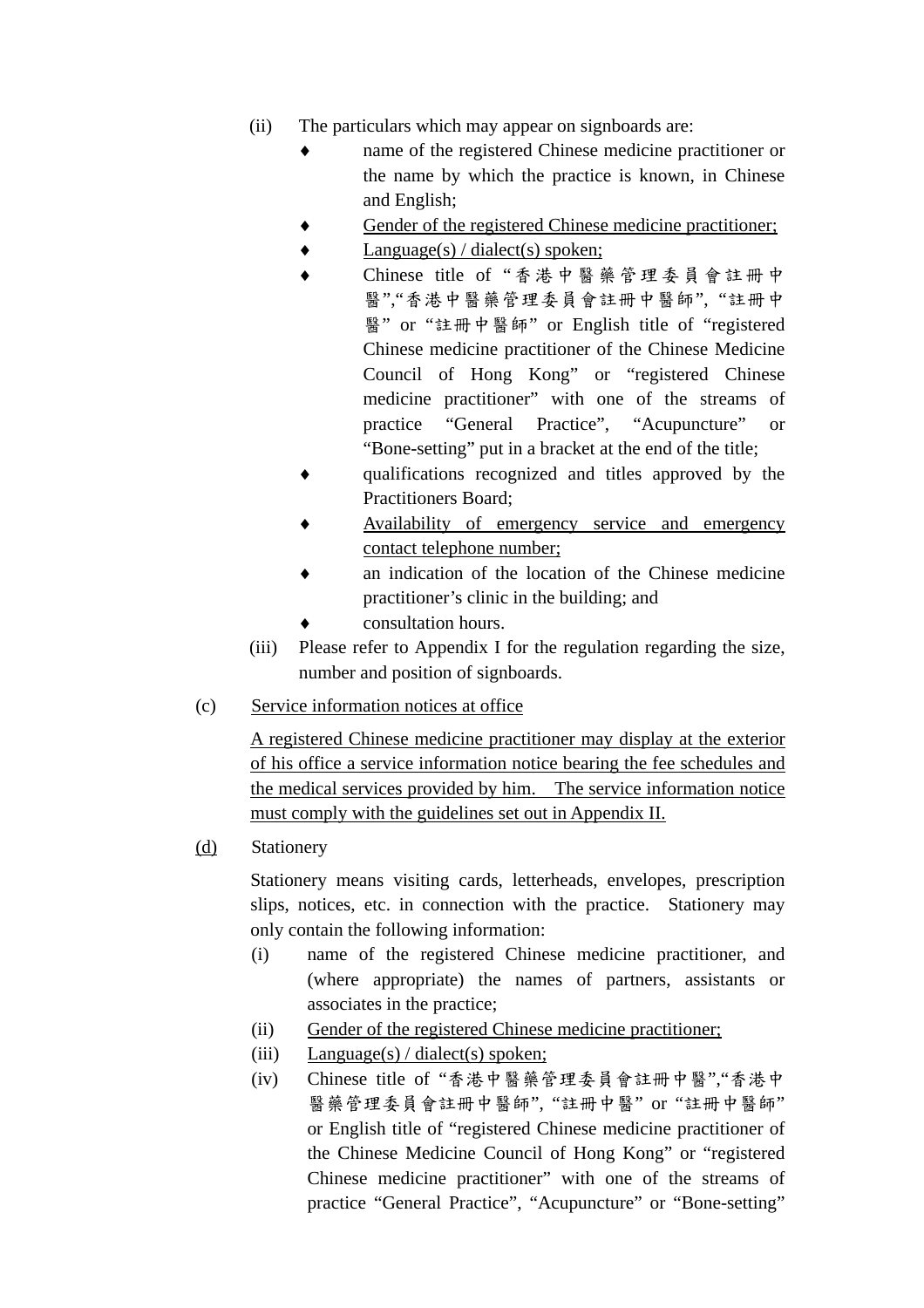put in a bracket at the end of the title;

- (v) qualifications recognized and titles approved by the Practitioners Board;
- (vi) Availability of emergency service and emergency contact telephone number;
- (vii) address(es) of the practice;
- (viii) consultation hours; and
- (ix) telephone and facsimile numbers, e-mail information, etc.
- (e) Newspaper announcements

Only announcements of commencement of practice or alteration of conditions of practice (e.g. change of address, partnership, etc.) are permissible in local newspapers. The announcements should be completed within two weeks of the commencement / alteration and should comply with the regulations stipulated in this Code of Practice. The size of the announcement should not exceed 300cm2. A registered Chinese medicine practitioner should not make announcements by other means (including promotion materials either distributed or mailed, radio, TV or e-mail, etc.). Newspaper announcements may contain only the following information:

- (i) name of the registered Chinese medicine practitioner, and (where appropriate) the names of his partners, assistants or associates in the practice;
- (ii) Chinese title of "香港中醫藥管理委員會註冊中醫","香港 中醫藥管理委員會註冊中醫師", "註冊中醫" or "註冊中醫 師" or English title of "registered Chinese medicine practitioner of the Chinese Medicine Council of Hong Kong" or "registered Chinese medicine practitioner" with one of the streams of practice "General Practice", "Acupuncture" or "Bone-setting" put in a bracket at the end of the title;
- (iii) qualifications recognized and titles approved by the Practitioners Board;
- (iv) address(es) of the practice;
- (v) consultation hours; and
- (vi) telephone and facsimile numbers, e-mail information, etc.
- (f) Telephone directories

Telephone directory entries may be listed under the appropriate descriptive title (e.g. Chinese medicine practitioner) and may contain only the following information:

- (i) name of the registered Chinese medicine practitioner, and (where appropriate) the names of his partners, assistants or associates in the practice;
- (ii) Gender of the registered Chinese medicine practitioner;
- (iii) Language(s) / dialect(s) spoken;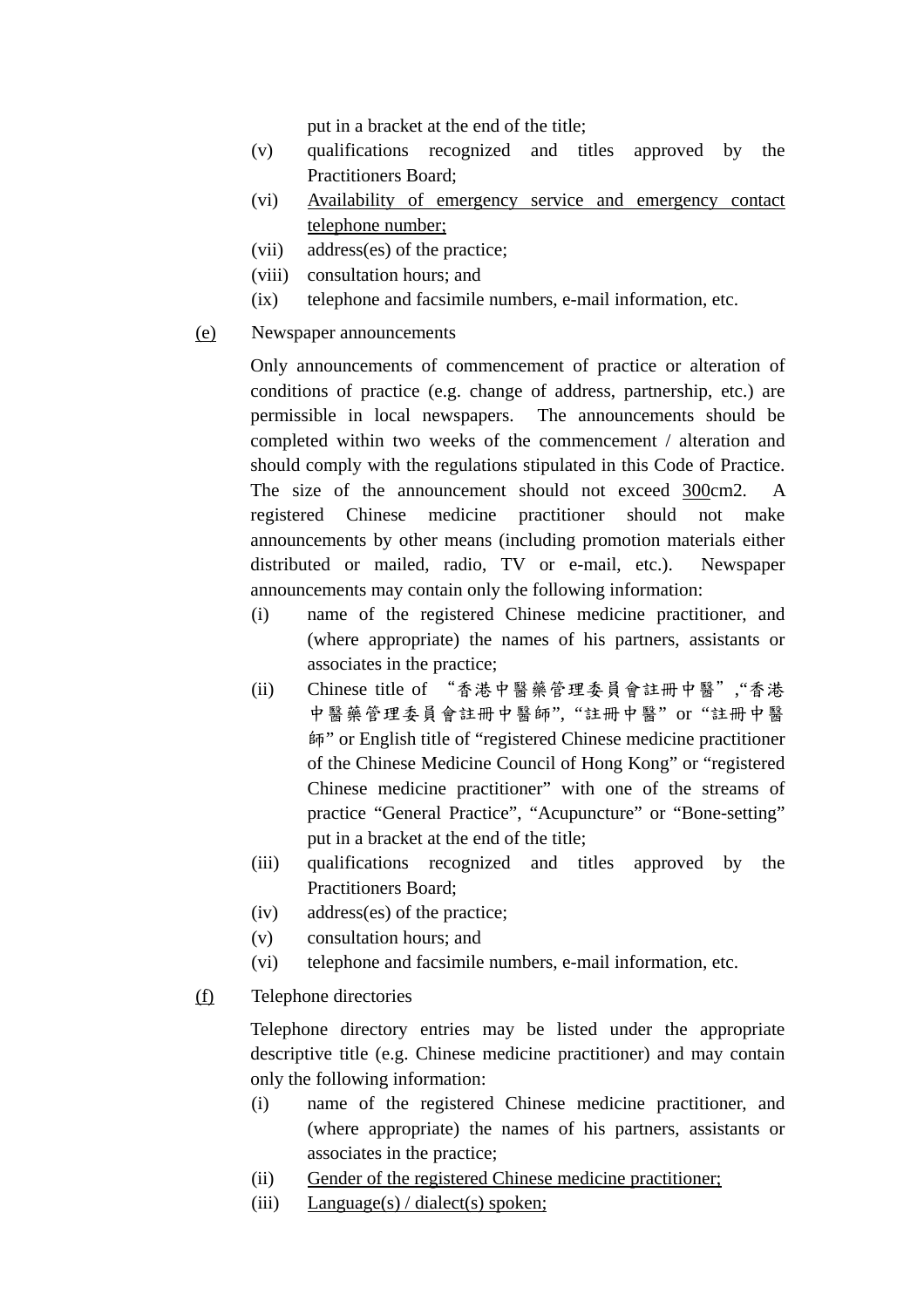- (iv) Chinese title of "香港中醫藥管理委員會註冊中醫","香港 中醫藥管理委員會註冊中醫師", "註冊中醫" or "註冊中醫 師" or English title of "registered Chinese medicine practitioner of the Chinese Medicine Council of Hong Kong" or "registered Chinese medicine practitioner" with one of the streams of practice "General Practice", "Acupuncture" or "Bone-setting" put in a bracket at the end of the title;
- (v) qualifications recognized and titles approved by the Practitioners Board;
- (vi) Availability of emergency service and emergency contact telephone number;
- (vii) address(es) of the practice; and
- (viii) telephone number.
- (g) Internet website :

Only the following information may be published on an internet website :

- (i) name of the registered Chinese medicine practitioner, and (where appropriate) the names of his partners, assistants or associates in the practice;
- (ii) Gender of the registered Chinese medicine practitioner;
- (iii) Language(s) / dialect(s) spoken;
- (iv) Chinese title of "香港中醫藥管理委員會註冊中醫","香港中 醫藥管理委員會註冊中醫師", "註冊中醫" or "註冊中醫師" or English title of "registered Chinese medicine practitioner of the Chinese Medicine Council of Hong Kong" or "registered Chinese medicine practitioner" with one of the streams of practice "General Practice", "Acupuncture" or "Bone-setting" put in a bracket at the end of the title;
- (v) qualifications recognized and titles approved by the Practitioners Board;
- (vi) Availability of emergency service and emergency contact telephone number;
- (vii) address(es) of the practice;
- (viii) consultation hours; and
- (ix) telephone and facsimile numbers, e-mail information, etc.
- (h) Newspapers, magazines, journals and periodicals

A registered Chinese medicine practitioner may publish his service information in bona fide newspapers, magazines, journals and periodicals for the purpose of enabling the public to make an informed choice of doctors.

A publication published for the predominant purpose of promotion of the products or services of a registered Chinese medicine practitioner or other persons is not regarded as an acceptable newspaper, magazine,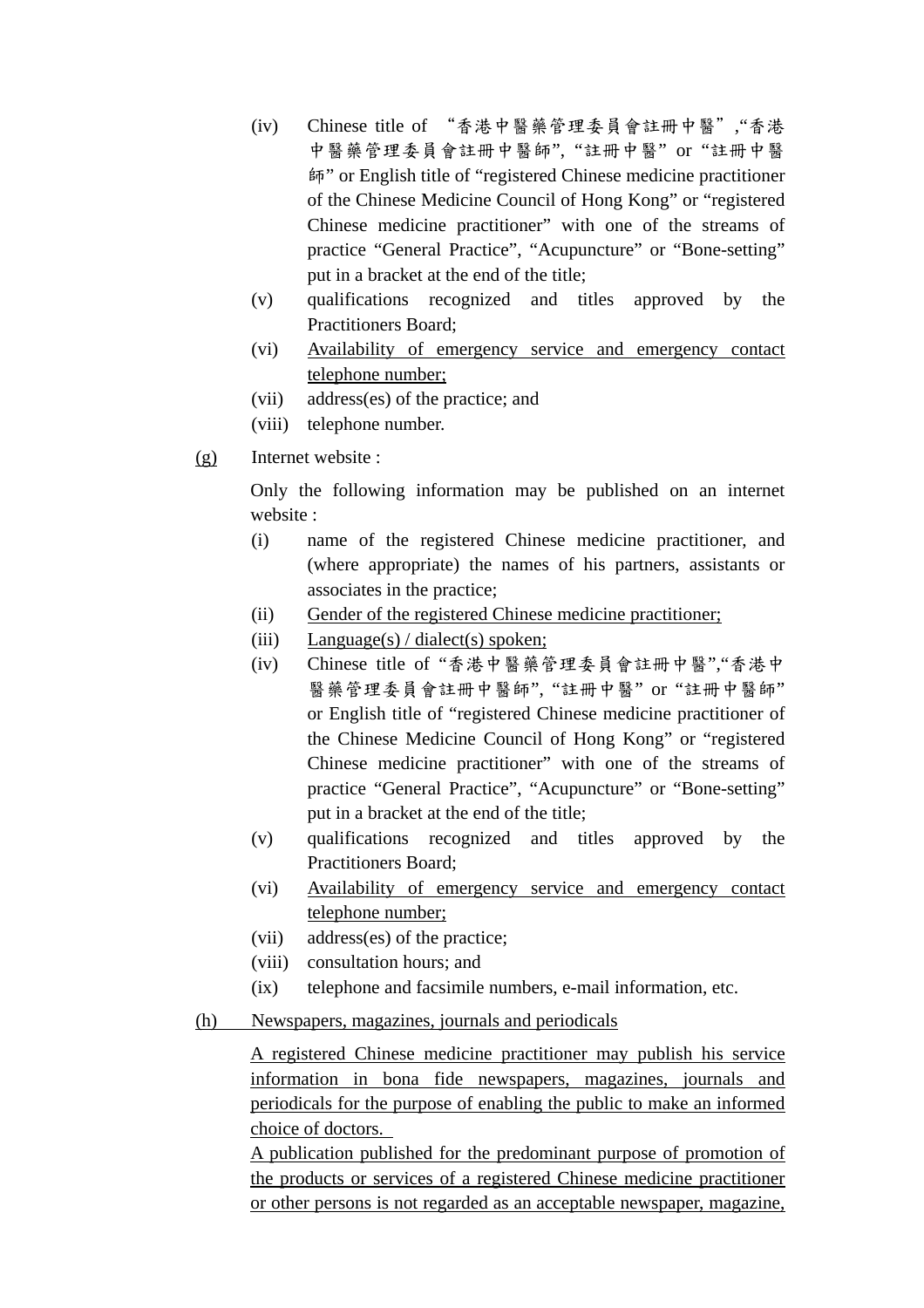journal or periodical for this purpose.

A registered Chinese medicine practitioner who publishes his service information in these publications must ensure that:-

(i) the published information includes only the information which is permitted in Service Information Notices;

(ii) the same rules as to terminology of procedure and operations for Service Information Notices are complied with, and no questionable terminology is adopted;

(iii) a written undertaking is secured from the publisher that his service information will not be published in a manner which may reasonably be regarded as suggesting his endorsement of other medical or health related products/services, such as publication in close proximity to advertisements for those products/services;

(iv) the published information does not exceed the size limit of 300 300cm2, and not more than one notice is published in the same issue of a publication; and

(v) a proper record of the published information and the arrangements for its publication is kept for two years.

- (4) In disseminating information to patients, a registered Chinese medicine practitioner:
	- (a) should conform to the principles and rules of this Code of Practice;
	- (b) should not involve in unsolicited visits or telephone calls by himself or by people acting on his behalf;
	- (c) should not abuse the patient's trust;
	- (d) should not put the patient under undue pressure; and
	- (e) should not offer guarantees to cure particular diseases.
- (5) Canvassing

A registered Chinese medicine practitioner may not promote his service by himself or people acting on his behalf, by means of unsolicited visits or telephone calls, or advertisement through media such as television, radio and posters.

- (6) Health education activities
	- (a) It is appropriate for a doctor to take part in bona fide health education activities, such as lectures and publications. However, he must not exploit such activities for promotion of his practice or to canvass for patients. Any information provided should be objectively verifiable and presented in a balanced manner, without exaggeration of the positive aspects or omission of the significant negative aspects.
	- (b) A registered Chinese medicine practitioner should take reasonable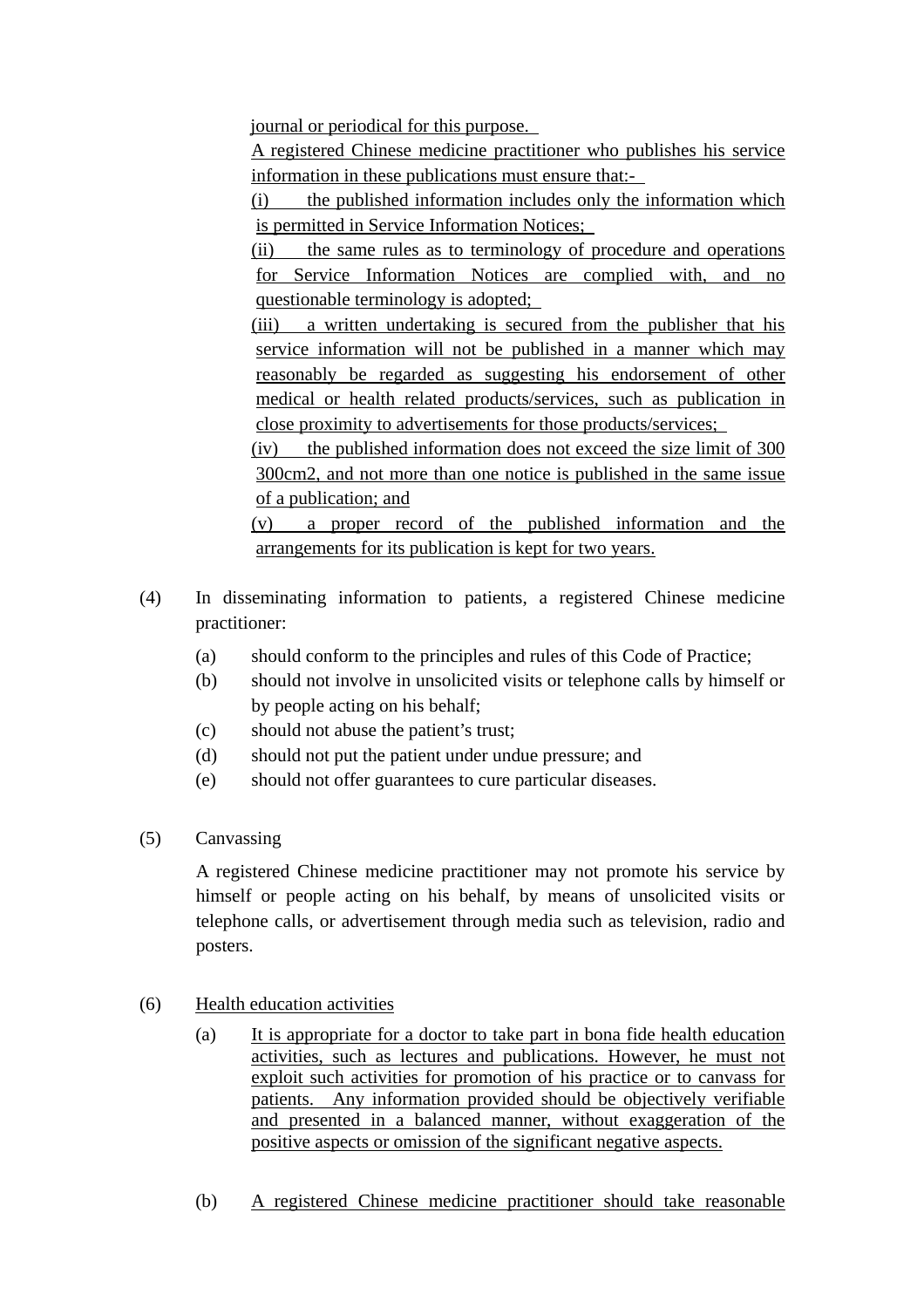steps to ensure that the published or broadcasted materials, either by their contents or the manner they are referred to, do not give the impression that the audience is encouraged to seek consultation or treatment from him or organizations with which he is associated. He should also take reasonable steps to ensure that the materials are not used directly or indirectly for the commercial promotion of any medical and health related products or services.

(c) Information given to the public should be on the basis of Traditional Chinese Medicine, appropriate and in accordance with general experience. It should be true, lucid and expressed in simple terms. It should not arouse unnecessary public concern or personal distress, or generate unrealistic expectations. Registered Chinese medicine practitioners must not give the impression that they, or the institutions with which they are associated, have unique or special skills or solutions to health problems. Information should not be presented in such a way that it furthers the professional interests of the registered Chinese medicine practitioners concerned, or attracts patients to their care.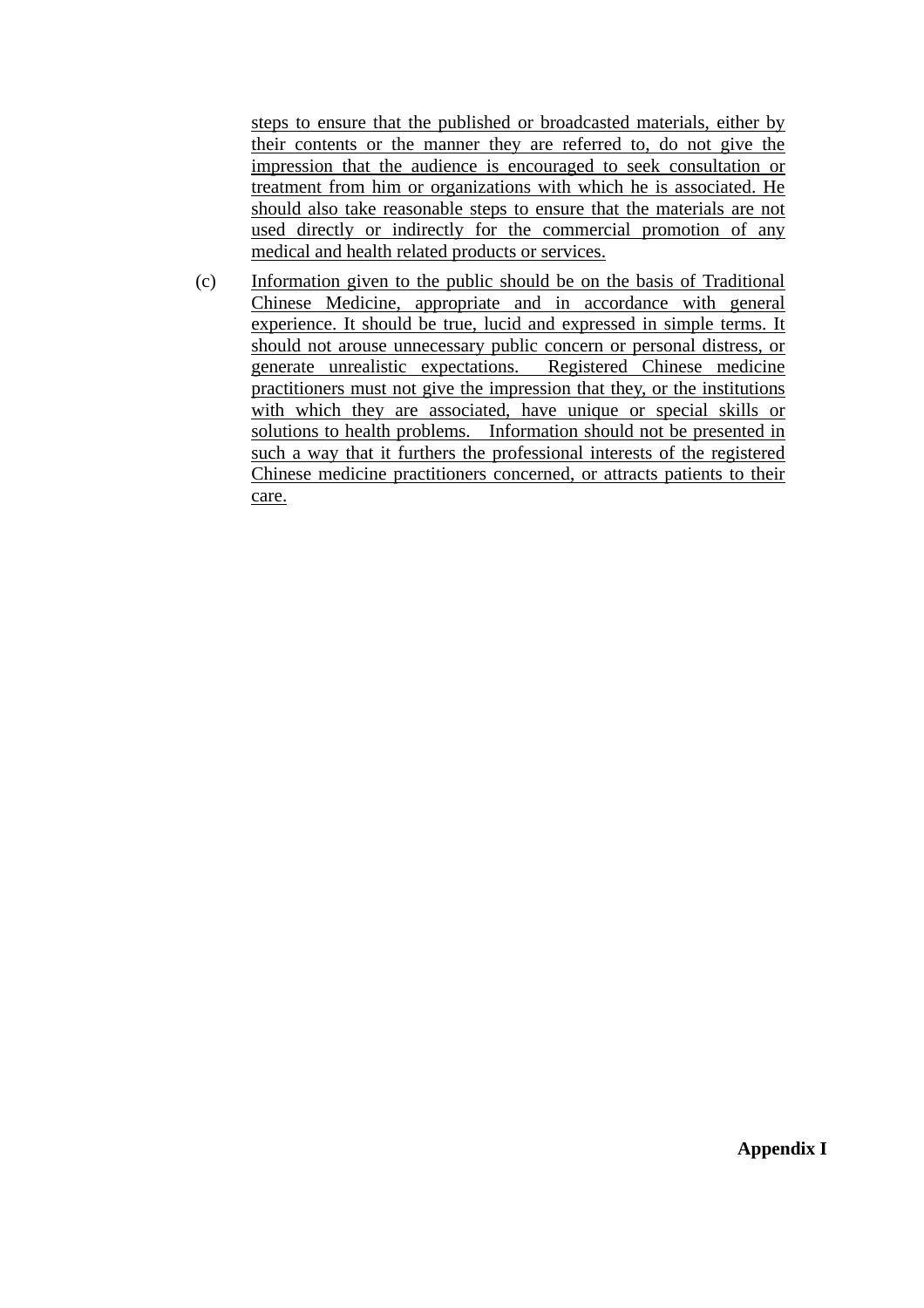#### **Size, Number and Position of Signboards**

#### **I. Signboard**

1. The area of a signboard is taken to be the length multiplied by the breadth of its face, or faces, including all borders.

2. The areas of any number of visible faces (i.e. can be read from different directions) on the signboards must not in aggregate exceed the permitted maximum size of signboards in that precise location. (Please refer to paragraph 4 and 6)

3. The maximum number of signboards a registered Chinese medicine practitioner is permitted to exhibit in total includes the number "Generally permitted" plus the number shown under "Additional signboards permitted".

### **Generally permitted**

4. Every registered Chinese medicine practitioner is permitted to exhibit not more than two signboards on or beside that door which gives immediate and direct access to his premises. The size of the signboards beside that door must not exceed  $0.93 \text{m}^2$  (10ft<sup>2</sup>).

### **Additional signboards permitted**

5. A registered Chinese medicine practitioner may exhibit additional signboards under the following conditions:

- (a) For Ground Floor offices with direct access from the pavement One signboard: the wording of which is visible from the street, exhibited below first floor level.
- (b) For offices situated within a building having one public entrance
	- One signboard: the wording of which is visible from the street, exhibited at the floor level where the practice is conducted.
		- One signboard: the wording of which is visible from the street, exhibited adjacent to the public entrance to the building.
- (c) For offices situated within a building having more than one public entrance One signboard: the wording of which is visible from the street,
	- exhibited at the floor level where the practice is conducted.
	- Two signboards: the wording of which is visible from the street,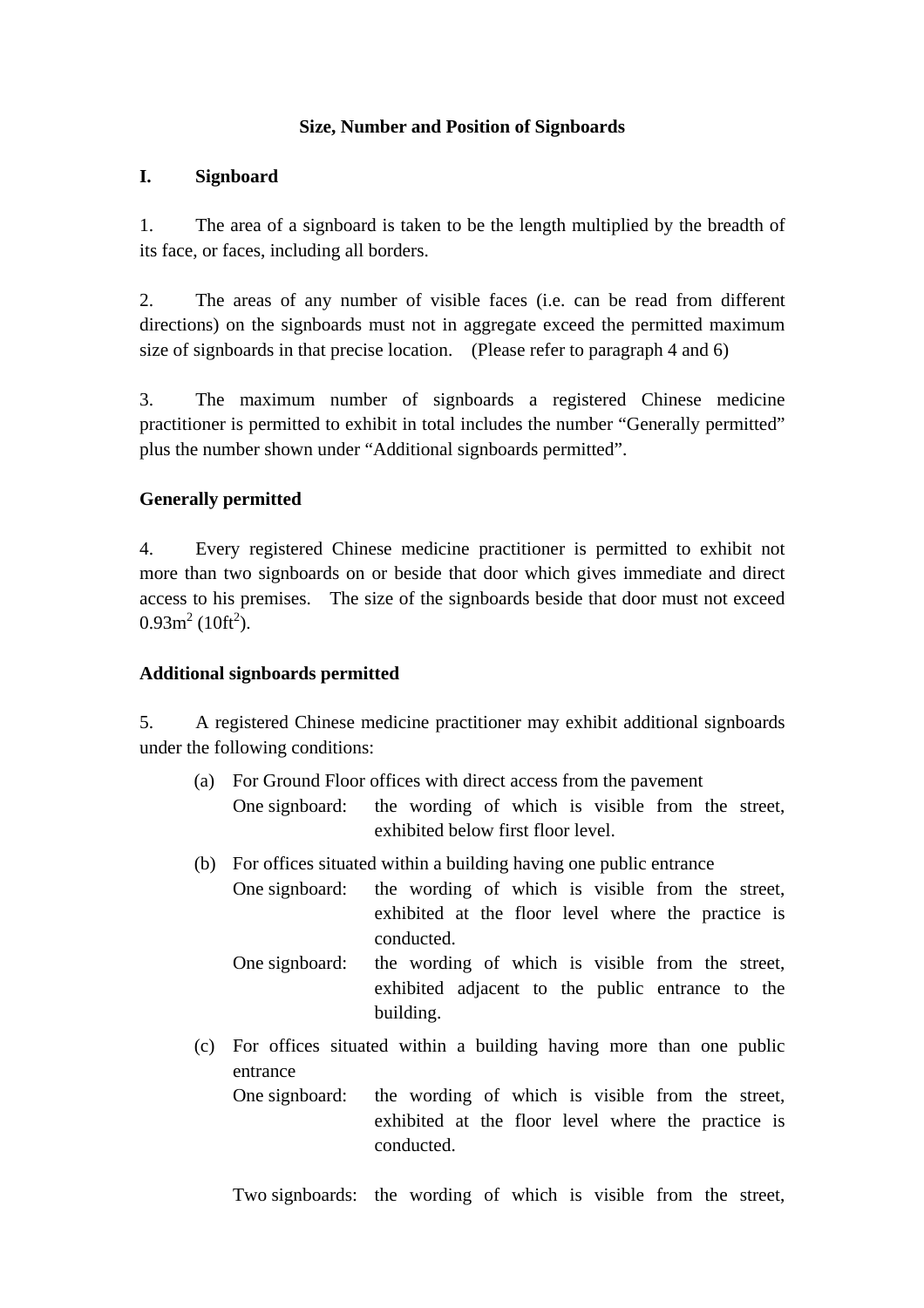exhibited adjacent to a maximum of two public entrances to the building.

- 6. Regulation of additional signboards permitted to exhibit is as belows:
	- (a) No additional signboard exhibited below First Floor level may exceed  $0.93 \text{ m}^2 (10 \text{ft}^2)$ .
	- (b) No additional signboard exhibited at Mezzanine Floor or First Floor level may exceed  $1.21m^2$  (13ft<sup>2</sup>).
	- (c) No additional signboard exhibited at a level above First Floor level may exceed  $1.86m^2(20ft^2)$ .

# **II. Directory Boards**

7. Where directory boards are provided in buildings having a number of entrances and lobbies, there will be no objection to the use of whatever number of boards are provided. The particulars which may appear on directory boards are those which may appear on signboards. Each entry must conform to the standard size for every other entry on the board.

# **III. Directional Notices**

8. Directional notices must contain only the name of the registered Chinese medicine practitioner, the permitted prefix and the location of his premises. They can be exhibited only inside a building. The numbers which may be exhibited will be left to the discretion of the practitioner but the guidance given at Part 3 section 6(3) of this Code on "Practice Promotion" must be given due consideration.

9. Directional notices must not exceed  $0.1 \text{m}^2 (1 \text{ft}^2)$  in area and all borders must be included in the calculation.

## **IV. Notices of Consulting Hours**

10. Every registered Chinese medicine practitioner is permitted to exhibit one separate notice containing his name and details of his consultation hours provided that his information is not already shown on some other sign. The placement of such a notice is left entirely to the practitioner. However, it is emphasized that only one such notice is permitted and its maximum size, including borders, is limited to  $0.2m<sup>2</sup>$  $(2ft^2)$ .